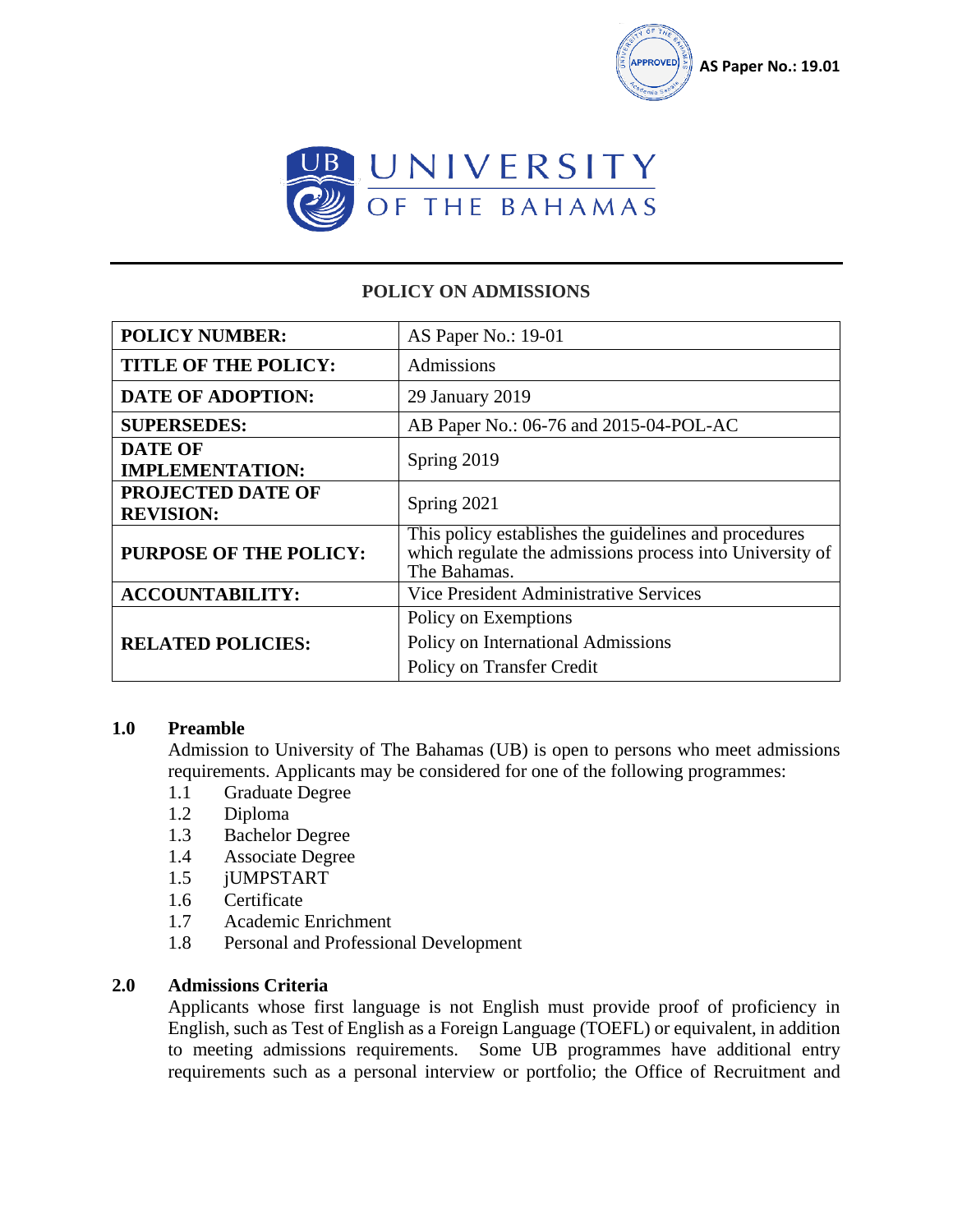

Admissions, along with the relevant academic units, should be consulted for specific details.

- 2.1 Graduate Degrees Criteria for admission to graduate programmes are specific to the programme.
- 2.2 Diploma Programmes

To be eligible for acceptance into a diploma programme, applicants must have at least a bachelor's degree or professional credential in the relevant area from an institution recognised by UB.

- 2.3 Bachelor and Associate Degree Programmes To be eligible for acceptance into a bachelor or an associate degree programme, applicants must have achieved **ONE** of the following:
	- 2.3.1 Five Bahamas General Certificate of Secondary Education (BGCSE) or equivalent passes including English and Mathematics, a Social Science, a Natural Science (refer to UB catalogue for updated list) and another academic subject with "C" grades or higher. (See Appendix for subjects in the Social Sciences and Natural Sciences and conditions for acceptance.)
	- 2.3.2 Four BGCSE or equivalent passes with a deficiency in either English or Mathematics, along with a Social Science and a Natural Science subject (refer to UB catalogue for updated list), with "C" grades or higher. (See Appendix for subjects in the Social Sciences and Natural Sciences and conditions for acceptance.)
	- 2.3.3 A combined score of at least 1000 on the Scholastic Achievement Test (SAT) if taken during and prior to 2005 or a combined score of at least 1000 on the Mathematics and Verbal components of the SAT if taken after 2005 plus a high school transcript with a cumulative grade point average of 3.00 (on a 4.00 scale) or higher, inclusive of at least one term of the twelfth grade or senior year.
	- 2.3.4 A combined score of at least 21 on the Mathematics and Verbal components of the ACT with a cumulative high school grade point average of 3.00 (on a 4.00 scale) or higher.
	- 2.3.5 International Baccalaureate (IB) grade level 4 or higher in English and Mathematics and Advanced Placement (AP) grade level 3 or higher in English and Mathematics with a cumulative high school grade point average of 3.00 (on a 4.00 scale) or higher.
	- 2.3.6 A cumulative GPA of 2.50 (on a 4.00 scale) for a minimum of two years of high school and one term of the twelfth grade or senior year plus placement at Basic College Mathematics and Writing and Rhetoric I on UB's placement examination.
	- 2.3.7 Successful completion of an Academic Enhancement programme at UB or an institution recognised by UB.
	- 2.3.8 Mature Student Status with placement at Basic College Mathematics and Writing and Rhetoric I on UB's placement examination or BGCSE or equivalent passes in English and Mathematics with "C" grades or higher.
	- 2.3.9 Transfer Student Status: is applicants who have completed at least fifteen (15) credit hours of college-level coursework with a "C" grade or higher at an institution recognised by UB and who are in good standing with a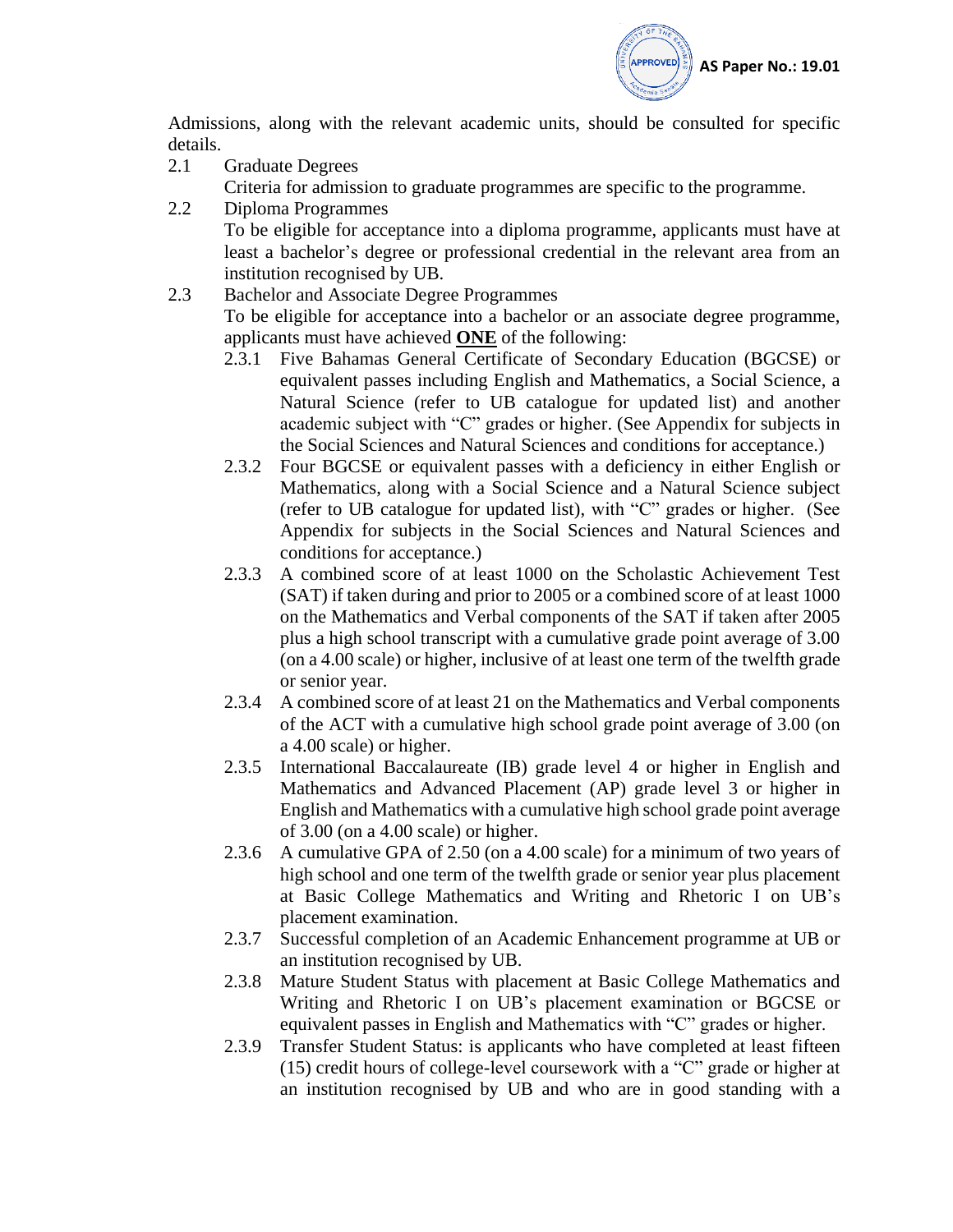

cumulative grade point average of 2.00 (on a 4.00 scale) or higher.

2.4 jUMPSTART

To be eligible for acceptance into this programme, students must be

- 2.4.1 enrolled in a high school;
- 2.4.2 have earned a grade of "B" or higher in BGCSE English and Mathematics **and** a pass of "B" or higher in one other BGCSE subject **or** have a SAT combined score of 900 in the Mathematics and Critical Reading sections; and
- 2.4.3 have a cumulative high school grade point average of 3.00 (on a 4.00 scale) or higher.
- 2.5 Certificate Programmes Criteria for admissions into certificate programmes are specified by the relevant academic unit.
- 2.6 Academic Enrichment Programmes
	- 2.6.1 Applicants who have not obtained the necessary qualifications for direct entry into a bachelor or an associate degree programme may be considered for one of the following enrichment programmes:
		- 2.6.1.1 Basic Upgrading for Traditional Age Students, offered at UB-North and other family island sites only;
		- 2.6.1.2 Mature Academic Enhancement; or
		- 2.6.1.3 Academic Enhancement.
	- 2.6.2 Traditional-aged students who have completed high school and who lack the necessary BGCSEs, SAT scores, or other criteria for direct entry into a bachelor or an associate degree programme as indicated in 2.3 above may be eligible for entry into the Basic Upgrading Programme for Traditional Age Students offered at UB-North only. Upon successful completion of this programme, students will be accepted into the Academic Enhancement Programme.
	- 2.6.3 To be eligible for entry into the Mature Academic Enhancement Programme, individuals must be twenty-five (25) years or older. Upon successful completion of the programme, applicants will be accepted into a bachelor or an associate degree programme.
	- 2.6.4 To be eligible for entry into the Academic Enhancement Programme applicants must have completed the Basic Upgrading for Traditional Age Students or must have at least two BGCSE or equivalent passes with "C" grades or higher and BGCSE or equivalent English and Mathematics passes with at least a "D" grade or a combined SAT score of at least 600 if taken during or prior to 2005 or a combined SAT score of at least 600 on the Mathematics and Verbal components if taken after 2005.
- 2.7 Personal and Professional Development Criteria for admission to personal and professional development courses/programmes are specific to the course/programme.
- 2.8 Exemptions and Evaluations Exemptions and evaluations are defined by the current policy on exemptions.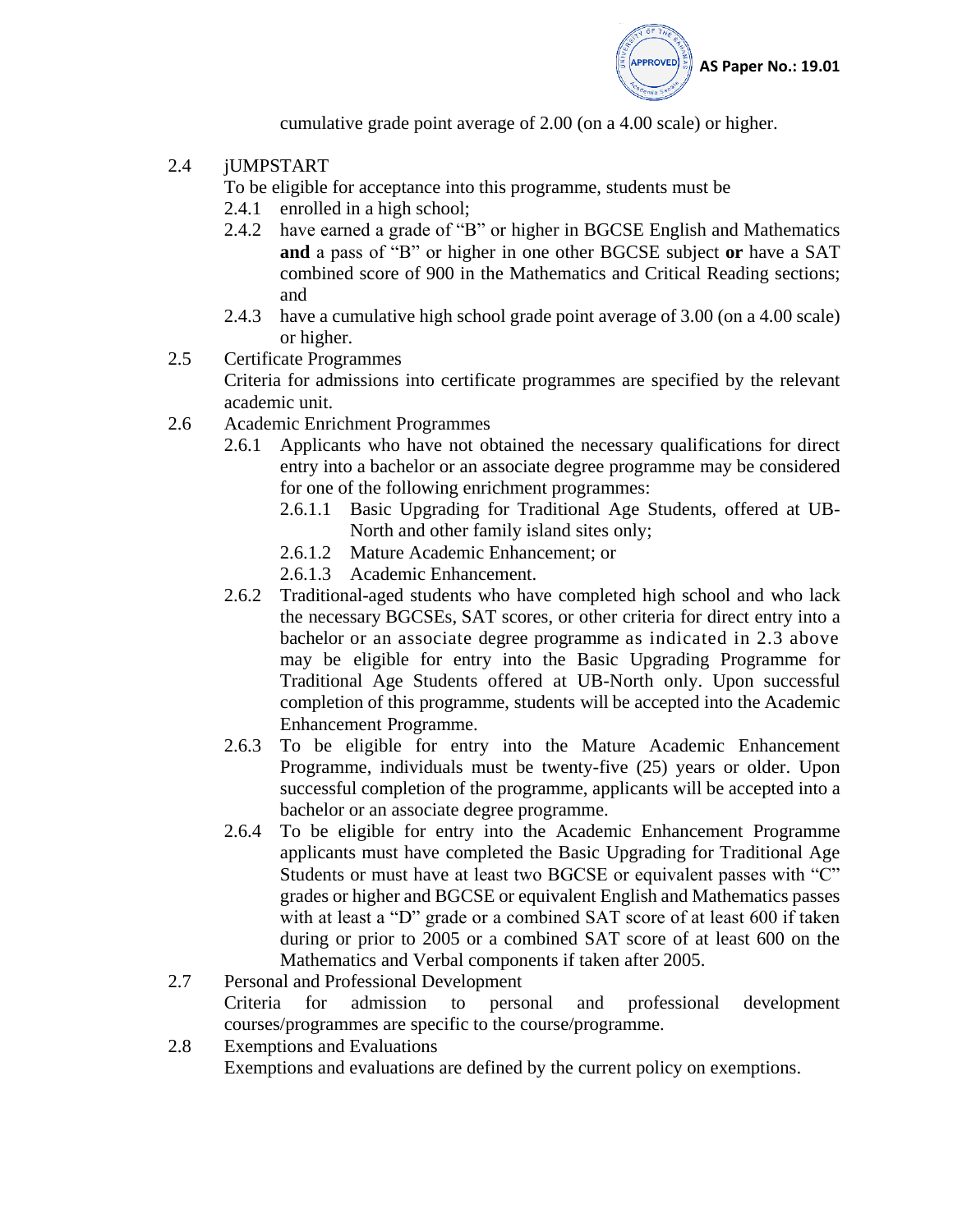

### **3.0 Special Requirements for Specified Programmes**

3.1 Nursing

Applicants to the Bachelor Degree Programme in Nursing who meet admissions criteria will be accepted to the Pre-Nursing Programme. Upon successful completion of the Pre-Nursing Programme, students may be accepted into the Nursing Programme pending the outcome of an interview and approval by the Nursing Department, Nursing and Allied Health Professions.

3.2 Education

Applicants to the Bachelor of Education (B.Ed.) Primary Programme who meet direct entry requirements and have no English or Mathematics deficiencies will be accepted into the B.Ed. Primary Programmes. Applicants to the Bachelor of Education Secondary Certification and Diploma Programmes who meet admissions criteria will be accepted for entry pending vetting and approval by Education.

3.3 Music

Applicants to the Bachelor Degree Programmes in Music, including the Bachelor of Education Secondary Music Programme, must meet the admissions criteria and must have a grade of "B" or higher in BGCSE Music or Grade 5 in Music Theory and Practical (Royal Schools/Trinity Exams or equivalent) and must undergo an audition/interview by the advising academic unit in which the programme resides.

3.4 Culinary Arts and Tourism Studies

Applicants for Culinary Arts and Tourism Studies who do not meet direct entry requirements will be considered for the certificate programme only.

### **4.0 Advanced Standing**

Advanced Standing status will be granted to students who are holders of degrees from tertiary institutions recognised by UB who require deficiency and/or prerequisite courses at the first or second year level.

### **5.0 Advanced Placement**

Advanced Placement will be granted to students who are holders of degrees from institutions recognised by UB who do not require deficiency and/or prerequisite courses at the first or second year level.

### **6.0 Academic Programme Changes**

The Office of Academic Affairs shall inform the Office of Recruitment and Admissions of all approved new and revised programmes at least six (6) to twelve (12) months prior to the intended date of implementation of the programme.

### **7.0 Required Documents**

Applicants to courses/programmes in Personal and Professional Development should refer to the requisite application form for the list of required documents. Unless otherwise stipulated, all other applicants must submit the following items with the application for admission:

7.1 Copy of a valid Certificate of Identity or copies of the pages of a valid passport showing the date of expiration and personal data, including the applicant's full name and date of birth.